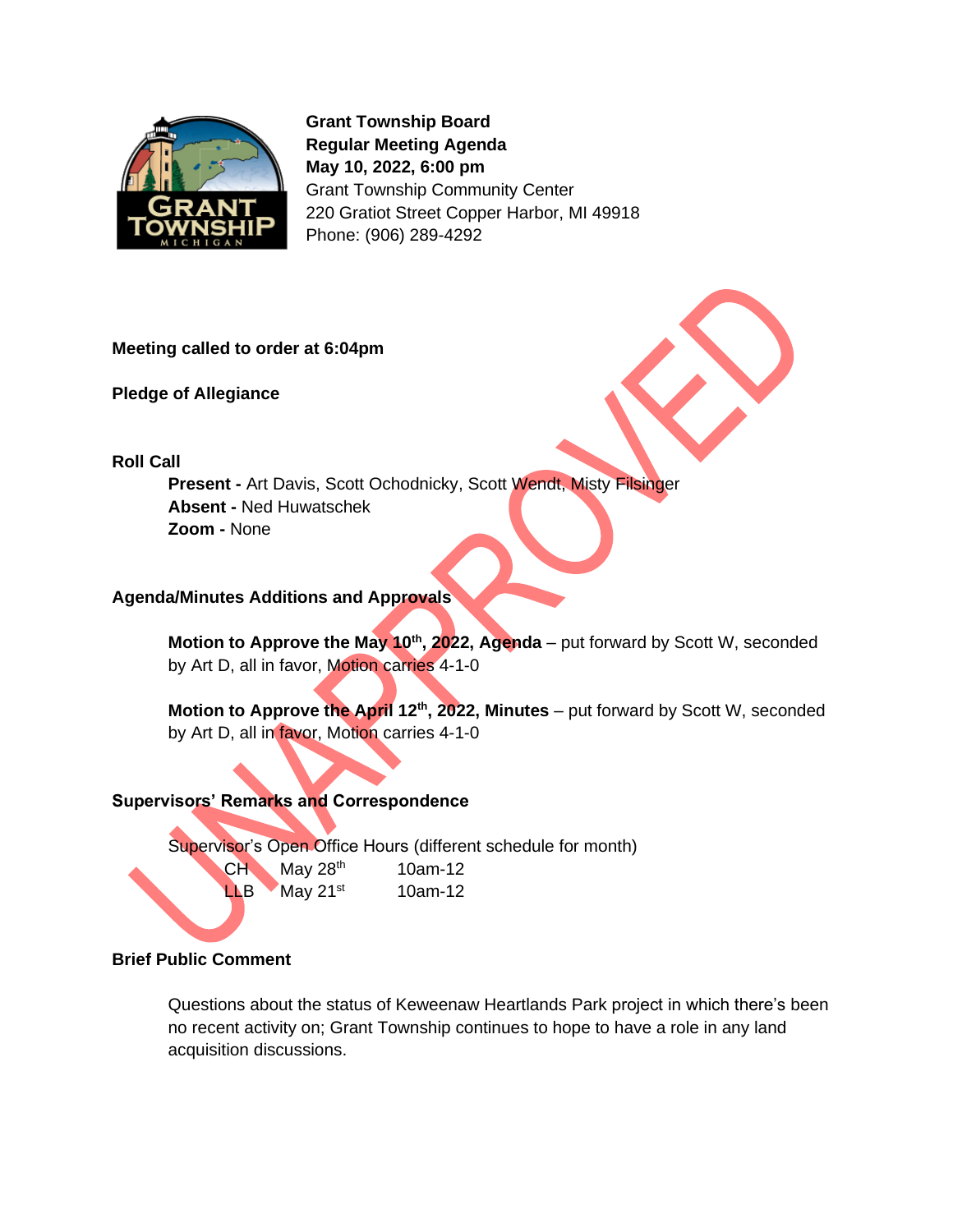# **Department Reports**

- 1. Financial
	- a. Treasurer Report
		- i. General fund balance is \$592,471.57
		- ii. Fire dept. fund balance is \$459,637.83
		- iii. Copper Harbor DDA fund balance is \$180,435.12
	- b. Clerk Report None
- 2. Utility Board
	- **a. Motion to Approve Purchase of Furnaces from Byron \$14,920 max – Roll Call vote** - put forward by Art D, seconded by Misty F, Art D Aye, Scott W aye, Misty F aye, Scott O aye, Ned H absent, Motion carries 4-1-  $\Omega$
	- b. Chairman Bob Pokorski provides brief update
	- c. Open position available: Nominations appreciated
- 3. Public Safety
	- a. Copper Harbor Fire Department Fire Chief Tom Boost provides brief update – **25th Annual Spaghetti Dinner is Friday June 10th, 2022, 5pm-8pm at Mariner North**
	- a. Lac La Belle Fire Department None
	- b. Keweenaw Sheriff None
	- c. First Responders None

## **Standing Committee Reports**

- 1. Downtown Development Authority (DDA) Chairman Scott Ochodnicky provides brief update
	- a. 2 new Members, Staci Gibson and Sam Raymond, sworn in during April 26<sup>th</sup> meeting for a total of 12 Board Members
	- b. DDA becomes a member of Michigan Downtown Association (MDA)
- 2. Board of Review
	- a. Alternate board member needed please contact Supervisor Scott Wendt if interested Scott. Wendt@granttownshipmi.org
	- South Shore Association Jim Valsa provides brief update via Zoom
		- a. First meeting June  $15<sup>th</sup>$ , bonfire is June  $21<sup>st</sup>$ , roadside trash pickup to be announced
	- b. Lac La Belle Dumpster Days 2022 is Saturday/Sunday July 23rd and 24th **Parks Committees** 
		- a. Lac La Belle Jim Valsa provides brief update via Zoom
		- b. Copper Harbor
		- Memorial Recognition Proposal **Motion to Approve the Memorial Recognition Proposal as submitted** – put forward by Scott W, seconded by Misty F, all in favor, Motion carries 4-1-0
- 5. Copper Harbor Improvement Association No Report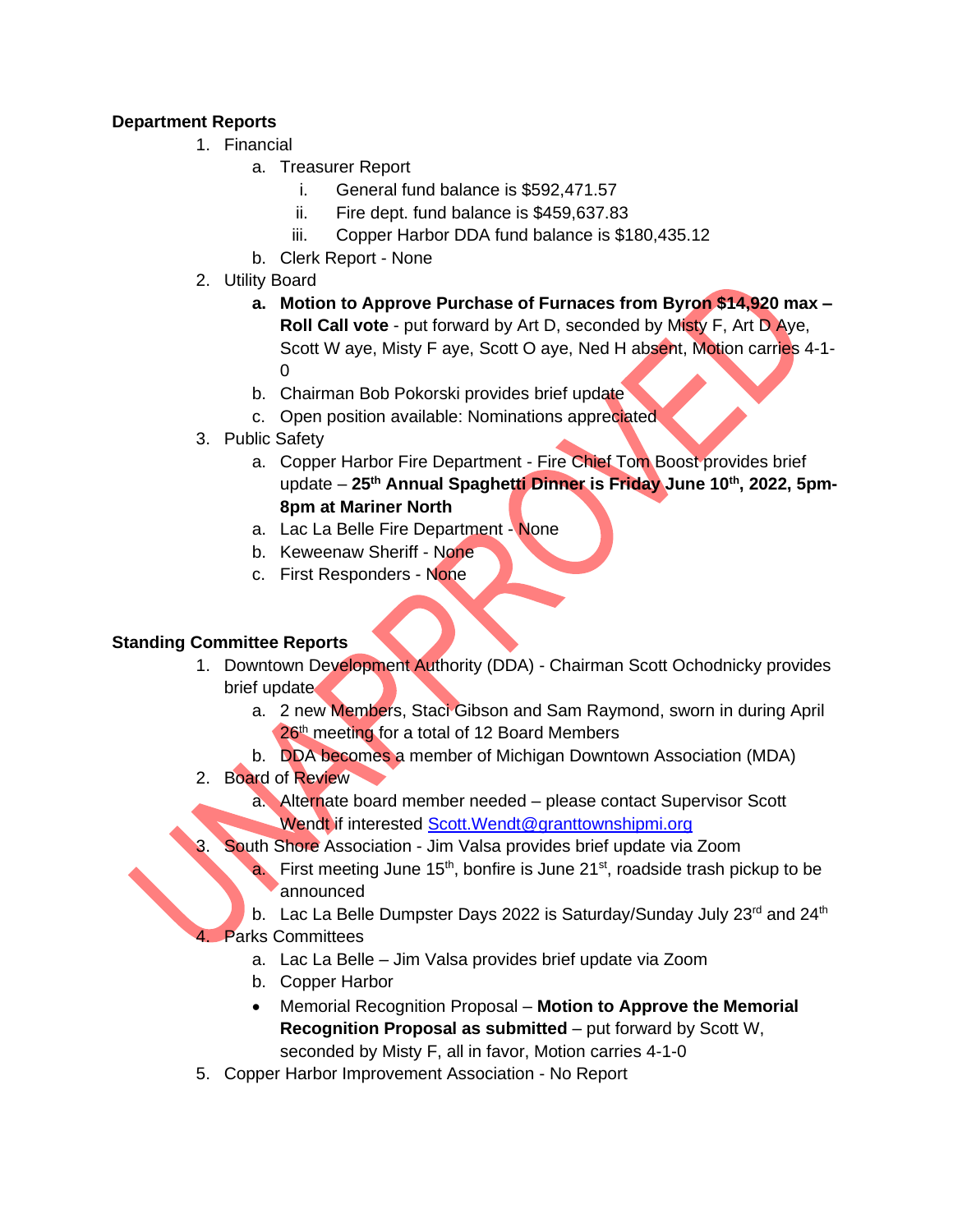6. Pedestrian/Streetscape Committee - Member Scott Ochodnicky provides brief update, final designs from OHM Advisors scheduled for May 19<sup>th</sup>, getting closer to public presentation of streetscape concepts

## **Unfinished Business**

Recreational License Agreements – Copper Harbor Trails Club (CHTC) - Hunter's Point II Trail Agreement - **Motion to Approve the CHTC Hunter's Point II Trail Agreement** – put forward by Art D, seconded by Misty F, all in favor, Motion carries 4-1-0

#### **New Business**

- 1. Truck Repair Quote Approval
	- **Motion to Accept the Purchase of Truck Repair from Martin Collision \$2843.15 – Roll Call vote** - put forward by Scott W, seconded by Misty F, Art D Aye, Scott W aye, Misty F aye, Scott O aye, Ned H absent, Motion carries 4-1-0
- 2. Accessible Keweenaw Initiative WUPPDR
	- a. Letter of Support Supervisor Scott W reads letter of support
	- b. **Motion to Approve the Letter of Support, all Board Members to sign it**  put forward by Scott W, seconded by Misty F, all in favor, Motion carries 4-1-0
- 3. NAS Data Storage Appliance **Motion to Approve the Purchase of a NAS up to \$1600 – Roll Call vote** - put forward by Art D, seconded by Scott O, Art D Aye, Scott W aye, Misty F aye, Scott O aye, Ned H absent, Motion carries 4-1-0
- 4. A-1 Toilets for summer
	- a. Brief discussion regarding toilets for summer
	- b. **Motion to Approve the purchase of toilets**  put forward by Scott W, Art D Nah, Misty F Nah, Scott O Nah, Ned H absent, Motion fails 1-4-0

# **Public Comment Period**

Kirk F discusses signage ideas from Parks Committee, Jim P asks about side street repairs, Mark asks about LLB meetings schedule and recycling hours for both CH and LLB, Sam R also asks about LLB meetings schedule.

- ❖ Policy/Rules for Public Comment
	- $\triangleright$  The public comment portion of the public meeting shall last approximately 20 minutes.
	- $\triangleright$  Any Resident/taxpayer wishing to address the Board, must be first recognized by the Chair, then identify themselves by name, address of residence.